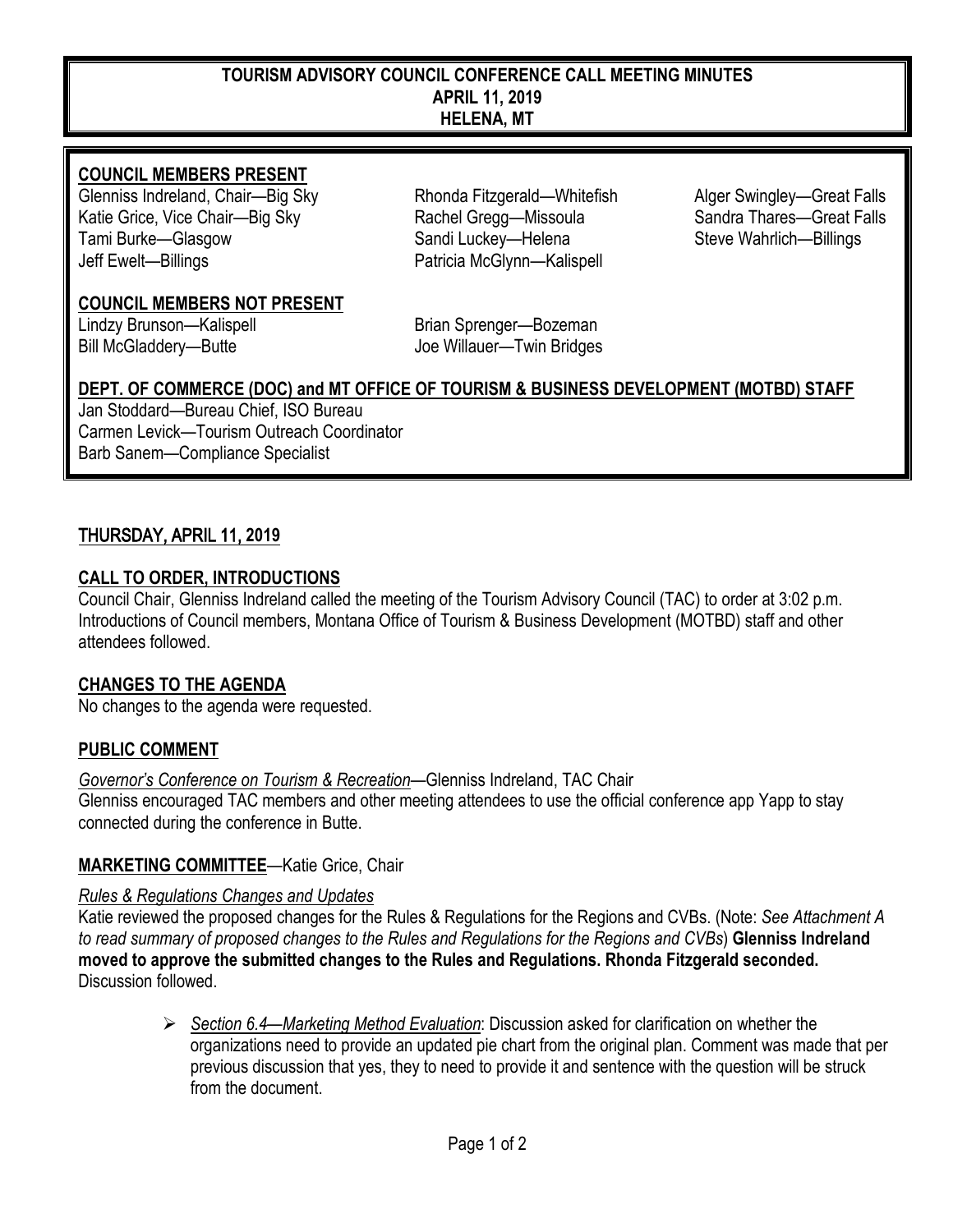- *Section 15.2.21 (Convention Promotion and/or Events Recruitment) and 15.2.22 (Convention and/or Event Subsidies)*: Concern was raised that the wording "*Lodging facility use tax revenue can be used for subsidizing in-state conventions and events only by CVBs with annual collections under \$500,000 and Regions with annual collections under \$1,000,000. Groups originating within the state of Montana must prove a majority of attendees travel from outside a 100-mile radius of the bidding destination and the method must align with organization's marketing plan."* would impact certain communities the ability to merchandise within the state. The other issue was with the restrictions for an "event", which would preclude some communities from merchandising within the state also.
- *Section 15.2.15 (Printed Material)*: Clarification was made that for any printed material that provides a free listing of lodging facilities, the organizations shall solicit those properties with a lodging facility use tax identification number within the identified geographical area as there is not an inclusive listing available from the State.

**Steve Wahrlich moved to approve the updates and changes to the Rules and Regulations, but that the language for sections 15.2.21 and 15.2.22 revert back to how it was written on April 3, 2019 or to strike the dollar amounts in the current language.** He said that while many communities have TBID funding and/or other resources to utilize, if they lost that funding, the current language would eliminate several communities from using their lodging tax collections in the same way as those eligible. Glenniss Indreland stated that the current language was put forth in the best interest of the smaller Regions and CVBs and that she supports this language based on the feedback from the organizations in the last week. Rhonda Fitzgerald commented that historically, there was no in-state meeting or event subsidy or promotion allowed because of the concern that Regions and CVBs would compete against each other. She said that she is willing to support the current language. Tami Burke stated that she also supports the current language. Jeff Ewelt commented that he agrees with Steve in that if the larger Regions or CVBs lose their other funding resources such as TBIDs, the current language takes away their opportunity to go after in-state meetings or events. Tami Burke commented that since the Rules and Regulations are reviewed every two years, that the TAC approve it as it is and if needed, these items can be revisited during the next review. Clarification was made that if needed, the Rules and Regulations can be changes sooner than two years if needed.

#### **Call for a vote on the initial motion by Glenniss Indreland and seconded by Rhonda Fitzgerald was made. Steve Wahrlich opposed. Motion passed.**

Glenniss thanked everyone for their time in reviewing and updating the Rules and Regulations. At this time, it will go through a public comment period and legal review before being sent through the official process for changes. The goal is to have everything finalized and in place for the new fiscal year starting July 1, 2019.

#### **UPCOMING TAC MEETINGS**

- June 10-11, 2019—Helena (Helena Regional Airport)
- October 7-8, 2019—Helena (Location TBD)

#### **ADJOURNMENT**

The meeting was adjourned at 3:35 p.m.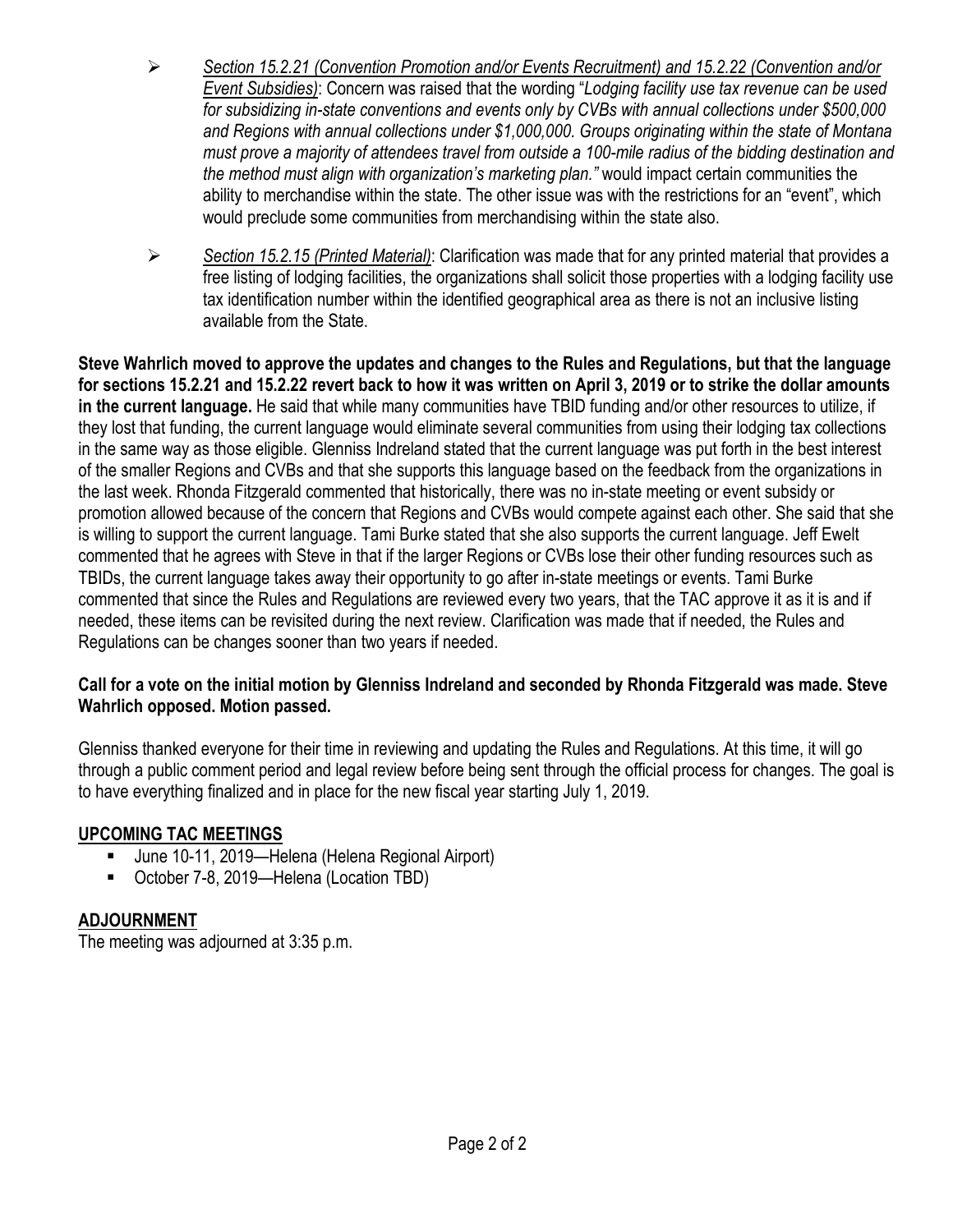# **Summary of Draft Updates to April 2016 Rules and Regulations**

# **MCA 15-65-121 (2017)**

*Updated distribution percentage*

(2)(d) 64.4% to be used directly by the department of commerce;

(2)(f) 0.5% to the state special revenue account provided for in **[90-1-135](http://leg.mt.gov/bills/mca/title_0900/chapter_0010/part_0010/section_0350/0900-0010-0010-0350.html)** for use by the state-tribal economic development commission established in **[90-1-131](http://leg.mt.gov/bills/mca/title_0900/chapter_0010/part_0010/section_0310/0900-0010-0010-0310.html)** for activities in the Indian tourism region

# **2. DEFINITIONS/TERMS**

*Added*

**"Convention and Visitors Bureau" (CVB**) refers to a nonprofit corporation organized under Montana law and recognized by a majority of the governing body in the city, consolidated citycounty, resort area, or resort area district in which the bureau is located.

**"DMO"** refers to Destination Marketing Organization.

**"Indian Country Region"** refers to the tourism areas recognized as being historically associated with the seven federally recognized reservations in Montana and the Little Shell Chippewa tribe.

**"MCA" –** Montana Code Annotated (Legislative rules adopted into State Code)

**"Region"** refers to nonprofit tourism corporation or region organized under Montana law and recognized by the council as the entity for promoting tourism within one of several regions established by executive order of the governor.

**"Tourism Advisory Council"** as defined in MCA 2-15-1816 (Page 4)

*Updated*

**"Lodging Facility"** refers to a building containing individual sleeping rooms or suites, providing overnight lodging facilities for periods of less than 30 days to the general public for compensation. The term includes a facility represented to the public as a hotel, motel, campground, resort, dormitory, condominium inn, dude ranch, guest ranch, hostel, public lodging house, or bed and breakfast facility.

All lodging facilities are required to get a lodging facility use tax identification number.

See Administrative Rule 42.14.302 for [Who Must Pay the Tax](http://www.mtrules.org/gateway/ruleno.asp?RN=42%2E14%2E302) <https://www.mtrules.org/gateway/ruleno.asp?RN=42%2E14%2E302>

# **3.2 CHANGE IN ELIGIBILITY BASED ON COLLECTIONS**

Based on a quarterly review of lodging tax collections, recognized organizations that are at risk of dropping below the minimum collections required to receive funds will be notified by the TAC chair that they may become ineligible.

The recognized organization may continue to execute their approved marketing plan and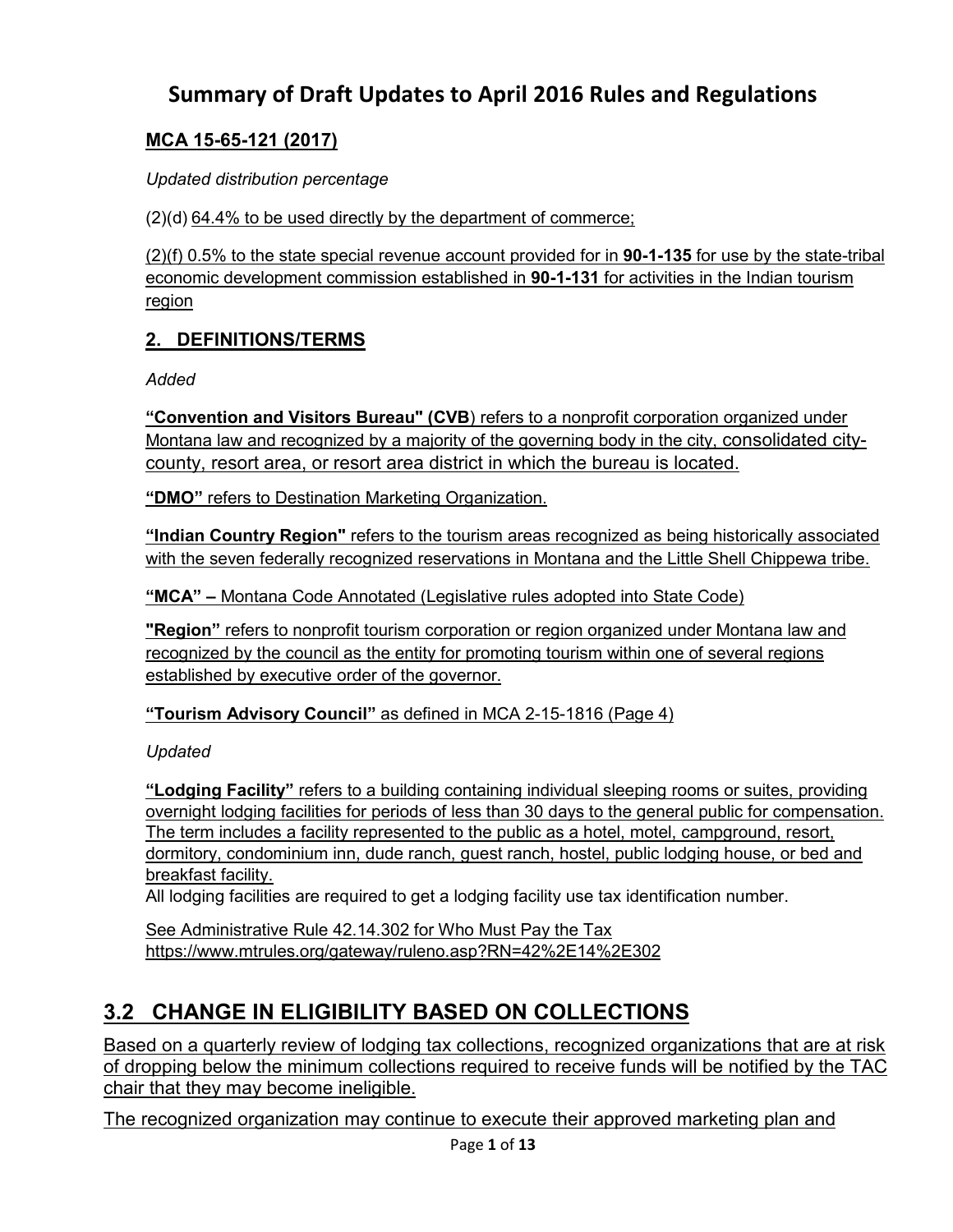budget through the end of the fiscal year following the year in which they were eligible. This requires an amended contract with MOTBD and a vote of approval by the full TAC.

After one calendar year of failing to meet the minimum required collections, an organization will no longer receive funding. Notification of ineligibility will be provided by the TAC chair and MOTBD. Statute specifies that those funds must be allocated to the regional nonprofit tourism corporation in the region in which the city, consolidated city-county, resort area, or resort area district is located.

After meeting the minimum annual threshold of collections for one calendar year hence, the organization may re-apply for eligibility. Funds may not be disbursed until that entity has submitted an annual marketing plan to the council and that plan has been approved by the council.

# **5.1 MARKETING PLANDEVELOPMENT**

The annual marketing plan and budget shall arrive at the Department at least four weeks prior to the scheduled June Council meeting using the forms provided by the State.

# **5.2 KEYDATES**

The annual marketing plan and budget shall arrive at the Department at least four weeks prior to the scheduled June Council meeting using the forms provided by the State.

Organizations shall submit a quarterly report on forms provided to organizations during the months of July, October, January, and April. Reports shall be submitted within 20 calendar days.

All method evaluation information for the corresponding fiscal year should be reported for each marketing segment and method no later than January 1 of the next fiscal year unless the organization requests an extension in writing from the Department.

# **5.3 MARKETING PLAN REQUIREDDOCUMENTS**

These documents must be signed by the authorized representatives and submitted with the annual marketing plan.

- 1. Applicant's Certificate of Compliance
- 2. Application for Lodging Tax Revenue
- 3. Pledge of Understanding and Compliance & Signature to Submit

Additions or changes to marketing segments and methods may be submitted under the signature of the executive director of a regional tourism or CVB organization if authorized annually to do so in writing by the president. This authorization is to be submitted with the annual marketing plan.

# **5.5 BUDGET OVERVIEW**

*Updated required information*

1. Using the online application, provide a budget overview which includes the amount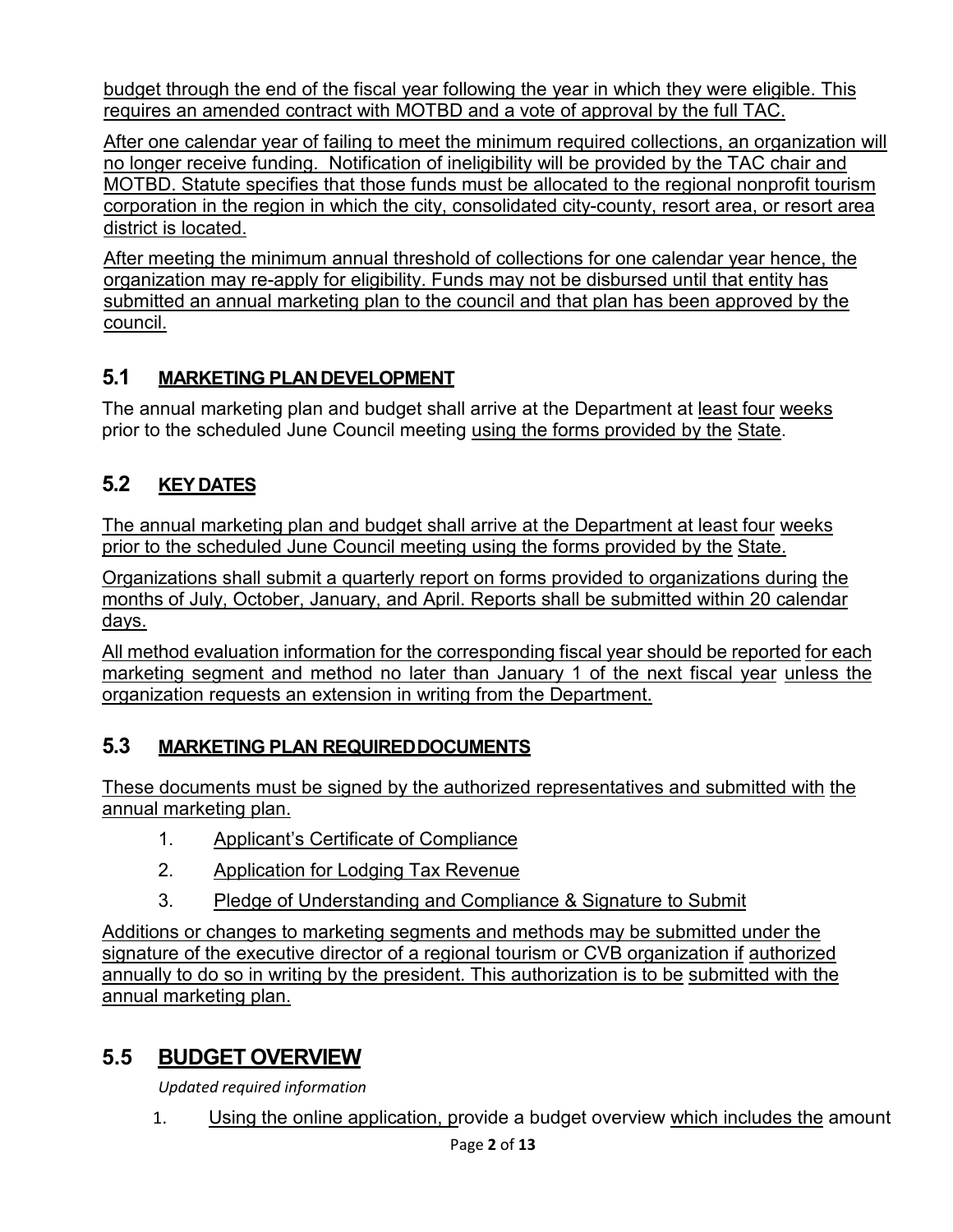for each marketing segment and respective marketing method. (see Section 7.3 – Eligible Marketing Expenditures) Include administration in total budget. (see Section 7.5 – Allowable Administrative Expenses)

- 2. For the online application and marketing plan presentation in June, create one pie chart illustrating what percentage of your budget is being used in each marketing segment.
- 3. Increases in the overall budget and additional marketing methods must be approved by the TAC Marketing Committee on behalf of the full council prior to any expenditure. Approved budget increases by the Marketing Committee will be reported to the full Council at the next scheduled meeting.
- 4. Moving approved budget amounts between line items is allowed.
- 5. See Section 10 Fund Management & Fiscal Responsibilities for more detail and quarterly financial reporting requirements.

# **6. MARKETING SEGMENTS, STRATEGY, METHODS, BUDGETS, AND EVALUATION**

*Moved from Section 8 and added evaluation information*

All Marketing Methods Used Shall:

- o Use the applicable online marketing plan tool.
- $\circ$  At a minimum, adhere to the requirements found in Appendix C. If it is an entirely new method, the council may set requirements.
- $\circ$  Support the marketing plan. Approval may be denied by the Council if it is not perceived to do so.
- $\circ$  Be approved by the Council prior to the expenditure of lodging tax funds.

*Added 'Meetings & Conventions'*

#### **Marketing Segment**

- Consumer Leisure
- Publicity
- Groups/Meetings & Conventions
- Events
- Film
- Marketing Support

#### *Added 'and marketing'*

#### **Strategy and marketing methods**

#### **See Appendix C for examples and requirements**

- Narrative describing your strategy.
- Describe supporting research/statistics to the extent it's available.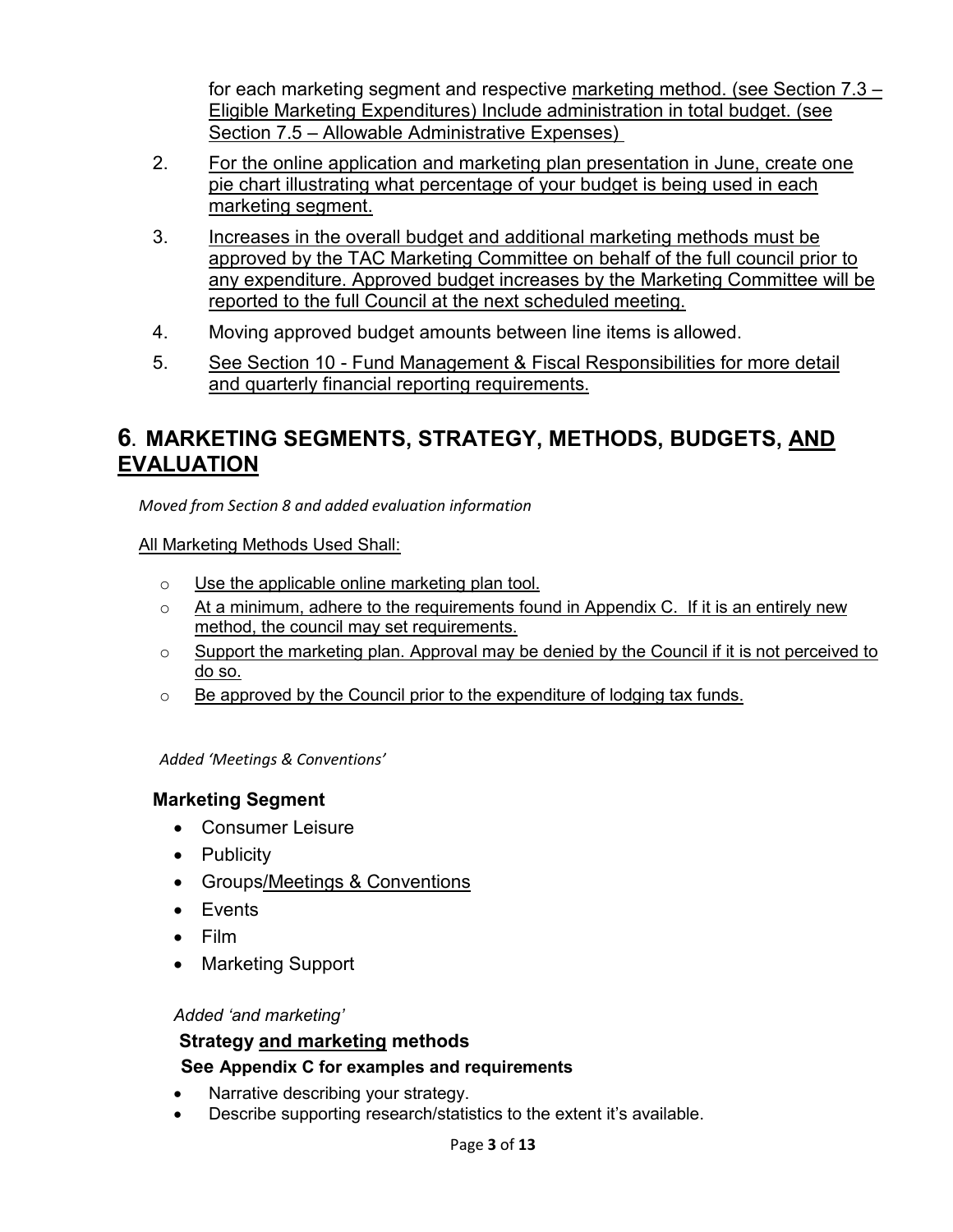- How do you plan to measure success? (Include baseline information if applicable.)
- Methods used to implement strategy.
- Provide a brief rationale and estimated budget for each method used.

#### **Marketing Method Evaluation**

*Updated required pie chart* An updated budget comparing budget amounts versus actual expenditures for each marketing segment and method.

# **6.3 BUDGET**

For each marketing method used provide the amount budgeted using bed tax funds and amount budgeted using non-bed tax funds. Including the amount of non-bed tax budgeted funding is optional.

# **6.4 MARKETING METHODEVALUATION**

- 1. Did you meet your objective was your strategy successful? Yes/No Explain (Refer to Appendix B).
- 2. An updated budget comparing estimated budget amounts versus actual expenditures for each marketing segment and method. Do we want updated pie chart from original app?
- 3. An update of the pie chart illustrating what percentage of your budget was used in each marketing segment.
- 4. Any additional requirements requested by the Council or Department in writing shall be met by the organization.

# **7.3 ELIGIBLE MARKETING EXPENDITURES**

- 1. Webpage/website development including hosting fees.
- 2. Domestic and international advertising campaigns including but not limited to print, digital, broadcast, out-of-home and social media.
- 3. Marketing plan development including strategic planning and brand development. Strategic planning is a systematic process of envisioninga desired future and translating this vision into broadly defined goals or objectives and a sequence of steps to achieve them.
- 4. Market research, which may include conversion studies and focus groups; industry experts; outreach and educational entities such as Voices of Montana Tourism.
- 5. Content Development including and not limited to Film/video written and digital content and related promotion.
- 6. Direct mail and digital promotion campaigns including developmentand distribution costs.
- 7. Public Relations and earned media.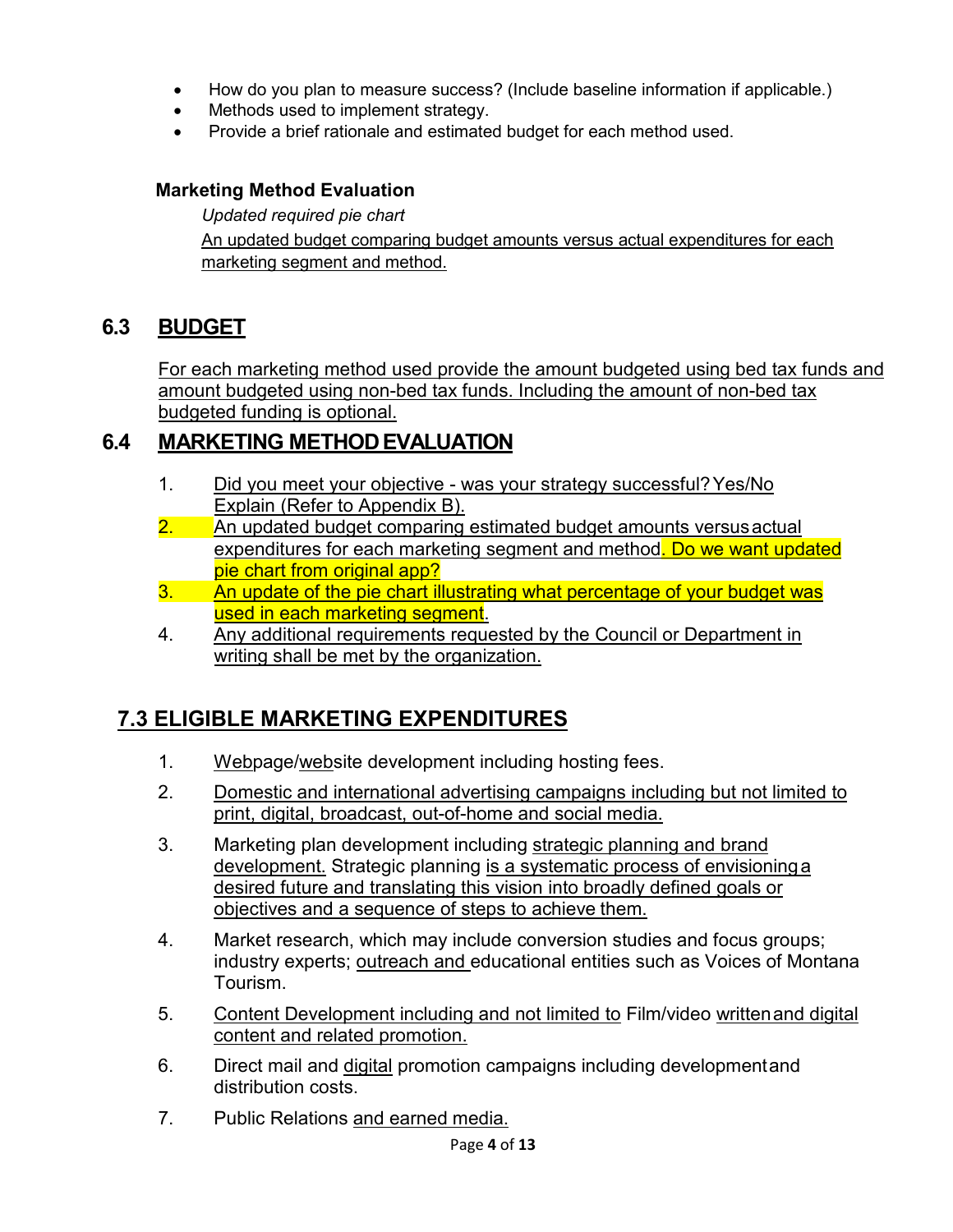- *8.* Publicity and marketing personnel costs can include gross wages for hours worked, paid time off, and employer state and federal taxes.
- 9. Familiarization Tours commonly known as FAM Trips are trips organized by travel providers (can be a Tour Operator, an Airline, aHotel Chain, a Tourism Board or other DMOs representing a Destination, etc.) with the purpose of educating about their products & services and promoting them.
- 10. Consumer travel or travel trade shows including promotional items.
- 11. Marketing display.
- 12. Solicitation to businesses or groups for conventions, events andmeetings in Montana.
- 13. Convention and/or event subsidies.
- 14. Special events promotion.
- 15. Visitor information center (VIC) staffing including gross wages for hours worked, paid time off, and employer state and federal taxes. State liability insurance for volunteers. Signage.
- 16. State sponsored VIC staff training. DMO approved customer service training.
- 17. Computers, software and audio-visual equipment required for implementation of a marketing method.
- 25. Membership for Destination International or similar destination marketing industry recognized programs.

#### **7.5 ALLOWABLE ADMINISTRATIVEEXPENSES**

- 3. Employer paid taxes and benefits including bonuses, health care, 401k, saving plans, holiday, sickand vacation compensation
- 25. VIC seasonal enhancements/beautification such as planter boxes.

#### **9. BIDDING AND REQUEST FOR PROPOSAL (RFP) PROCESSES**

*Changed Bidding and RFP requirements to match State requirement*

#### **1. Small Purchases \$0 - \$5,000**

No competitive selection required and sole source without justification is appropriate, although a program may want to try and get some quotes in order to get the best price and product The Total Contract value cannot exceed \$5,000

**2. Limited Solicitations Services \$5,001 - \$25,000**

**Goods \$5,001 - \$50,000**

Limited solicitation required – minimum of 3 written bids or responses. See Region/CVB Resource Page for example

**3. Formal Competition (RFP) Services over \$25,000**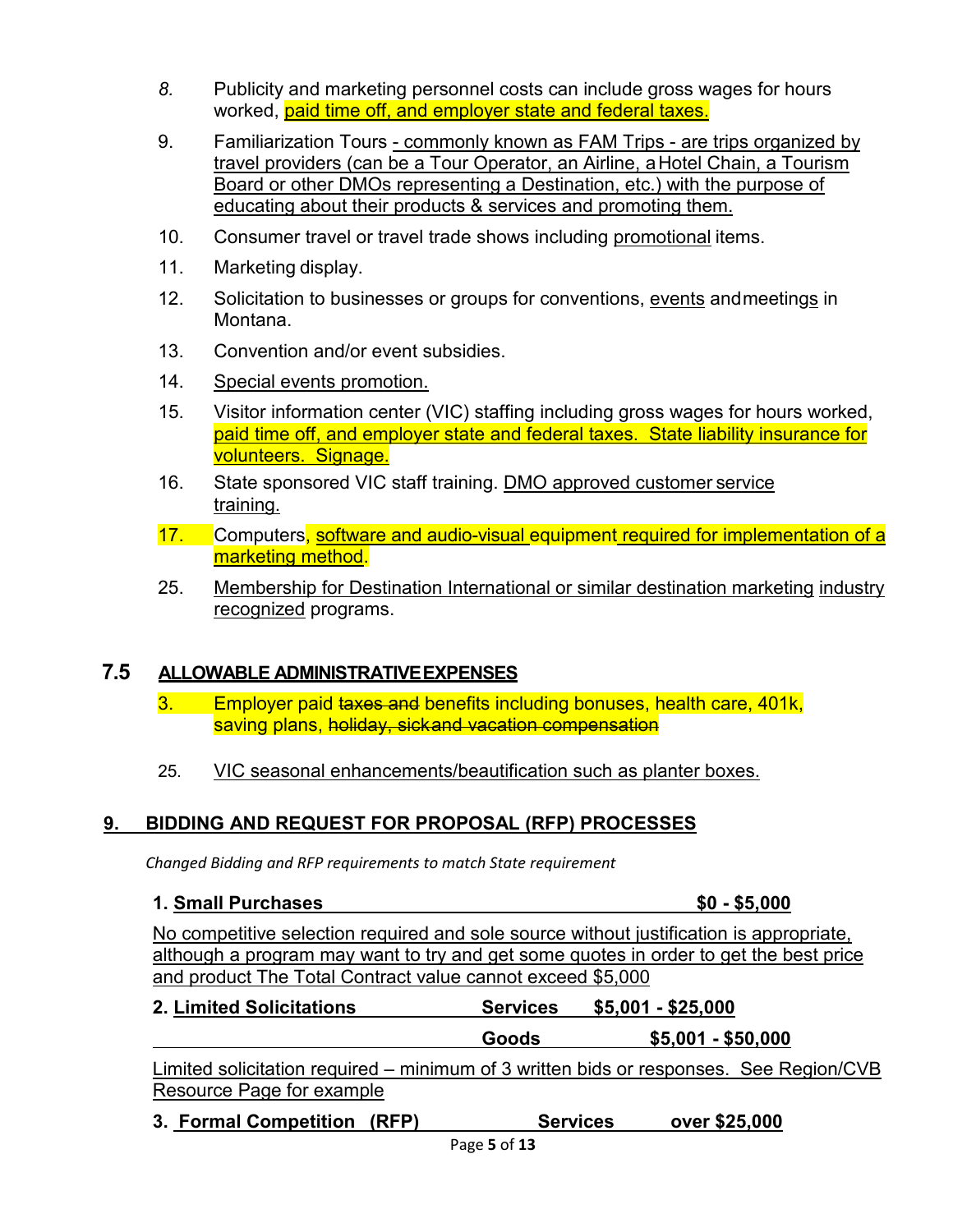Organizations, which annually pay costs for individual services of more than \$25,000, are required to select an agency or individual by a request for proposal (RFP) or bid process.

### **4. Goods purchased over \$50,000**

Goods purchased over \$50,000 must follow the bidding process and receive full TAC approval prior to expending any funds.

# **10.FUND MANAGEMENT & FISCAL RESPONSIBILITES**

#### **10.1 DISBURSEMENT OF FUNDS**

Funds are released only for the total amount of Council-approved marketing segments and methods. All available funds not committed to approved marketing segments or methods are held at the Department for the organization until the funds are allocated to marketing segments or methods.

Funds are disbursed quarterly to all eligible organizations who have a Council approved annual marketing plan and budget. and are based upon approved budget and available new revenue collected.

#### **10.2 BUDGET/FINANCIAL REGULATIONS**

#### **10.2.1 GENERAL**

Organizations shall retain at the organization office all original receipts and invoices related to approved marketing segments and methods (as required in the annual contract). Expenditures, which cannot be substantiated by receipts, with the exception of per diem, are subject to repayment by the organization.

#### **10.2.4 BUDGET INCREASES**

Upon notification of increased revenue, organizations may increase the current approved budget not to exceed the allowable percentages outlined in the allowable Administrative, Opportunity and Cooperative Marketing methods. A review and a recommended action will be given by the Marketing Committee on behalf of the Council. Approved budget increases by the Marketing Committee will be reported to the full Council at the next scheduled meeting.

#### **11.7 AUDIT**

5. Review of supporting information for Limited Solicitation for Bids and RFPs to verify adherence to Regulations.

### **12. BOOKKEEPING REGULATIONS**

6. Provide itemized receipts for expenses. In rare cases such as baggage fees and fuel charges, the itemized charge on the credit card statement is considered a sufficient invoice for reimbursement. It shall list the company name, amount, and the services provided. Original hotel receipts are required. Up to the state allowable of \$24.99 in un-receipted expenses is allowable per day -- for example cab/taxi fare, set up assistance costs, tipping for food and beverage,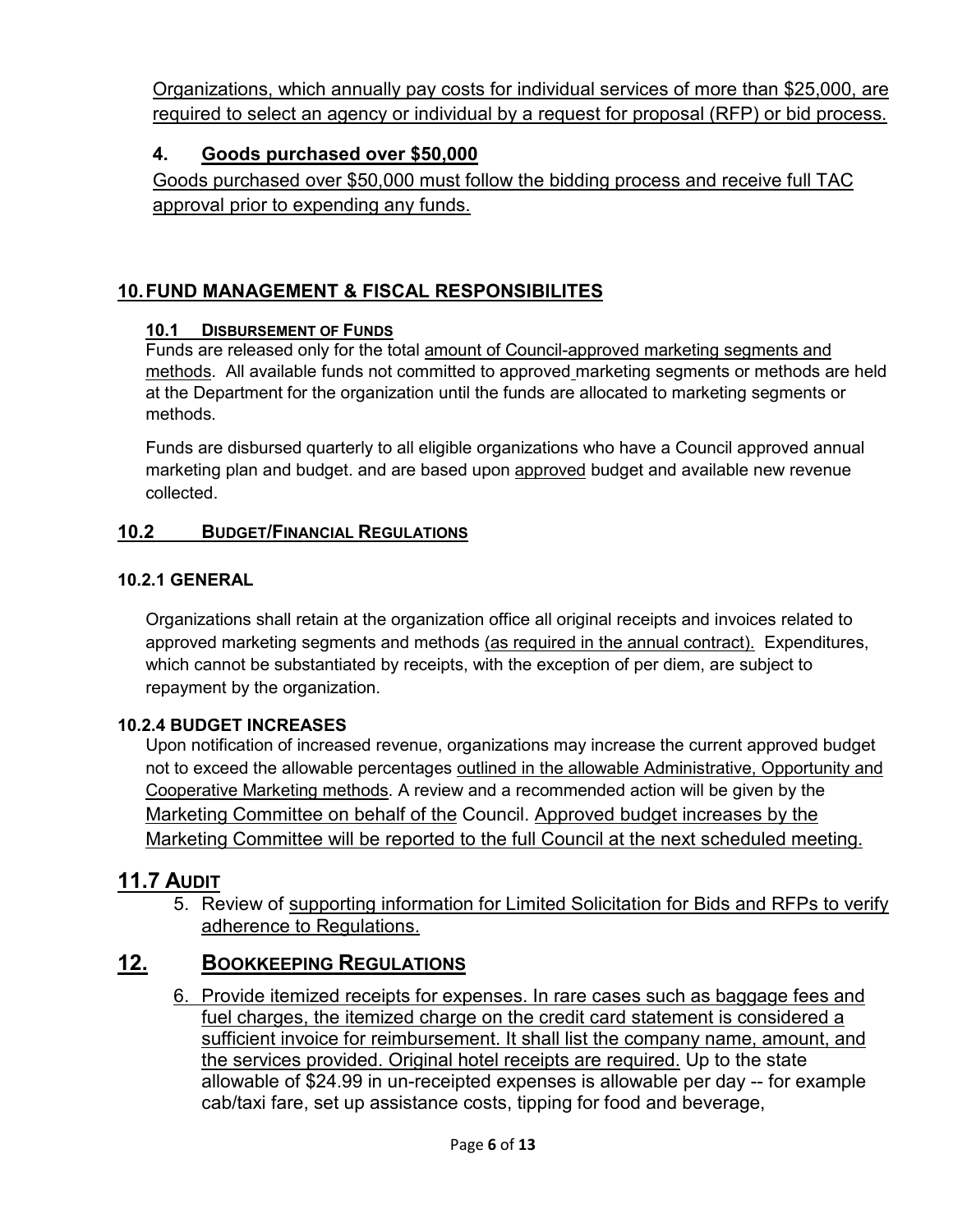housekeeping, baggage handling and guides -- if it's under the state allowable in un-receipted expenses a receipt is not needed; over the state allowable in unreceipted expenses requires a receipt. Every un-receipted expense shall be itemized with the amount. Maximum daily amount is subject to change. Please contact Montana Office of Tourism and Business Development for current allowance.

- 8. International travel meals and lodging are reimbursed at full rate with reimbursement in US dollars. Itemized receipts for international travel are required.
- 10.Invoices need to separate out all costs associated with the marketing method including production, placement, shipping costs as examples. For example - you get a request for photos and use Fed Ex to send out. Your Fed Ex expense is not allowable within the approved marketing method because shipping and postage were not requested, however the charges are is eligible under administration or postage.
- 11.Ad agency services provide detail of services provided. If agency is paid hourly provide detail of service provided for work period. If paid by retainer provide list of services provided during the billing period. (this information is also required as part of the evaluation process).

# **13. APPENDIX A – VISITOR INFORMATION CENTERS**

Our purpose is to create a valuable and positive experience for the visitor.

Duties considered part of travel counselor manager/staffing funded with bed tax dollars may include but are not limited to:

- 1. Responding to tourism inquiries in an appropriate manner.
- 2. Compiling, inputting and disseminating data where appropriate regarding information on visitors, calendar of events, local hotels & other tourism businesses.
- 3. Making lists of businesses to contact about tourism concerns.
- 4. Researching information for guests.
- 5. Ordering / storing / stocking brochures and maps from attractions/hotels, etc.
- 6. Maintaining the VIC area.
- 7. Conceiving / developing area wide tours and support materials for same.
- 8. VIC scheduling / payroll.
- 9. Participation in organization-approved hospitality and tourism customer service training and familiarization activities.

VIC staff should be knowledgeable of resources available for sharing and distribution of information relating to travel conditions and activities within their area and the state of Montana.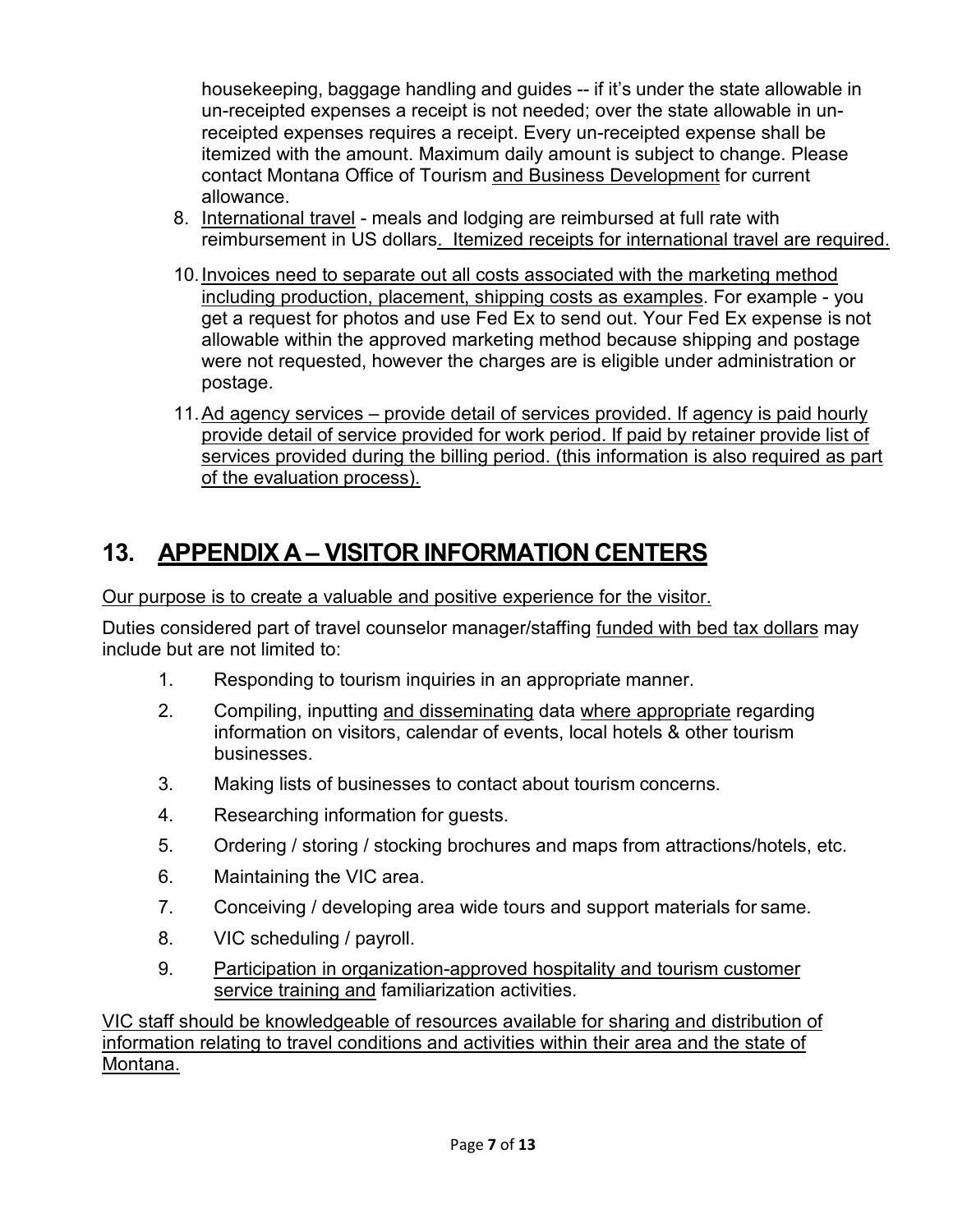# **APPENDIX B**

#### **MARKETING SEGMENT EXAMPLES**

#### **14.1 Marketing Segment: Consumer**

**Examples** 

• Print, digital and multi-media marketing

#### **14.2 Marketing Segment:Earned Media & Publicity**

#### Examples:

- PR/Communications Personnel
- Reactive Media
- Proactive Media/FAM Trips

#### **14.3 Marketing Segment: Group Marketing**

Group Tours & Meetings and Conventions

Group Tours & Meetings and Conventions

Examples:

- Web site development/Updates
- Trade Shows
- Media/FAM Trips
- Print, digital and multi-media marketing
- Social media
- Sponsorship

#### **14.4 Marketing Segment: Events**

**Examples** 

- Broadcast media
- Print, digital and multi-media marketing
- Social media
- Sponsorship

#### **15. APPENDIX C - MARKETING METHOD AND EVALUATION REQUIREMENTS**

*Collaborative Marketing Methods have been moved to the beginning of this section*

- *Opportunity Marketing,*
- *Cooperative Marketing*
- *Joint Ventures*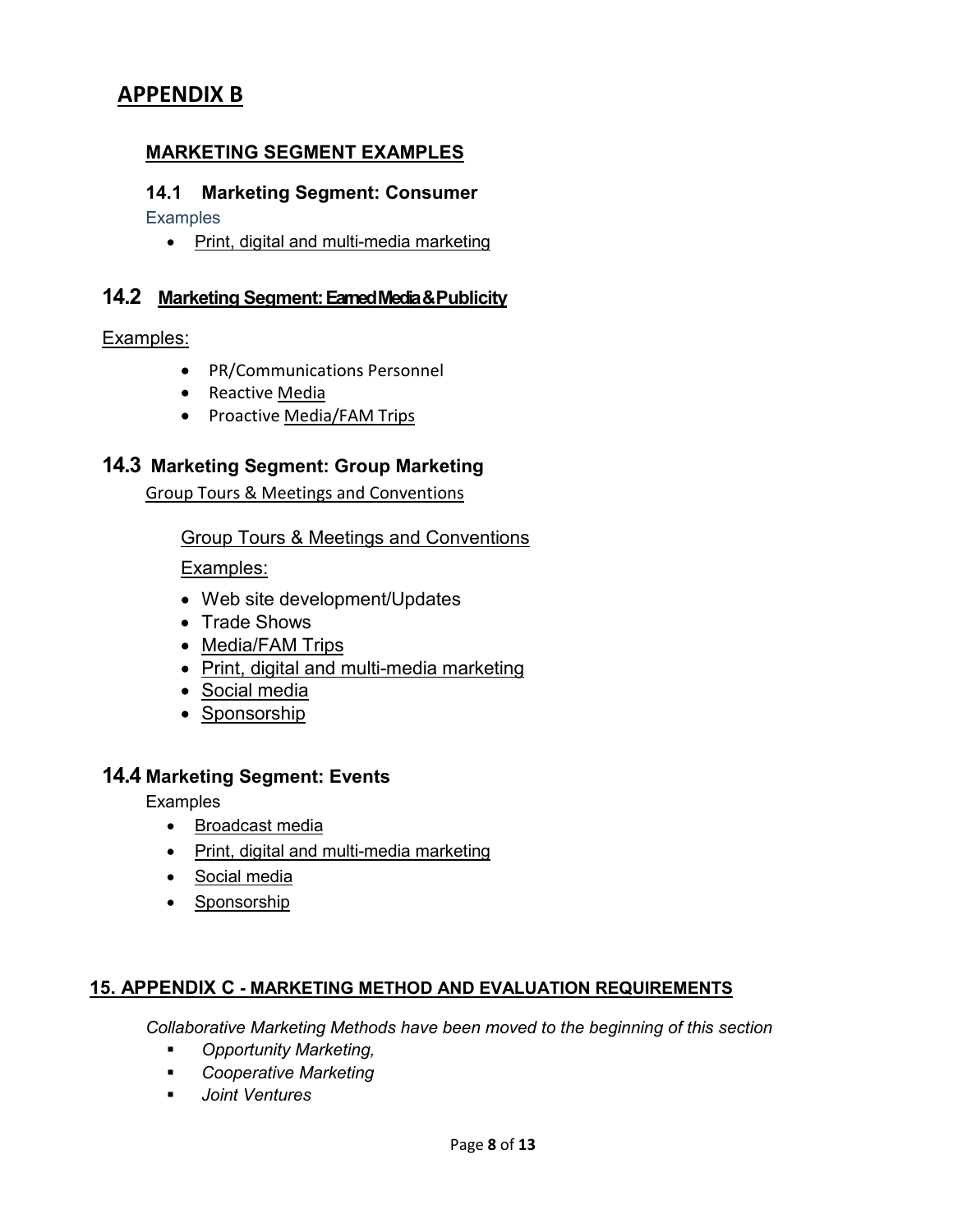*All Marketing Methods have the updated evaluation requirement language inserted* Evaluation Requirements

1. Assess the results of this method and explain whether you will or will not continue using this marketing method and why.

### **15.2.1 Digital Development (online, website, mobile)**

### Method Requirements

- 1. A minimum of three bids or an agency of record previously selected by the RFP process need to be obtained for digital projects that are over \$25,000 prior to awarding a project to a vendor. In addition to the price quotations, the vendor will be required to provide the Web addresses for at least two other completed projects (this will allow an evaluation of the quality of work to be performed).
- 2. Digital projects that are specific to categories such as film and conventions can list only businesses that service those categories. If a lodging facility fits within these categories and is not listed, the organization shall have documentation that the facility chose not to be listed.
- 3. Since the law states that revenue shall be used for "tourism promotions and promotion of the state as a location for the production of motion pictures and television commercials," Digital projects shall only include activities and services that are beneficial to tourism promotion and film production/promotion as determined by the Marketing Committee. However, membership listings are allowable.

### **15.2.2 Digital Content Marketing Electronic/Digital Material (Digital Newsletters/Online Advertising)**

Examples include:

- Display Advertising visual ads that appear on third party websites
- Social Media Advertising paid and organic
- Search Engine Marketing and Optimization (SEM/SEO) paid/organic keywords
- Native Advertising sponsored content
- Remarketing/Retargeting
- Video Advertising
- Email Marketing

Database Development and Management

# **15.2.3 Social Media**

Method Requirements

Social media campaigns must include measurable means to evaluate, including goals based on metrics such as number of followers in audience, engagement (likes, shares,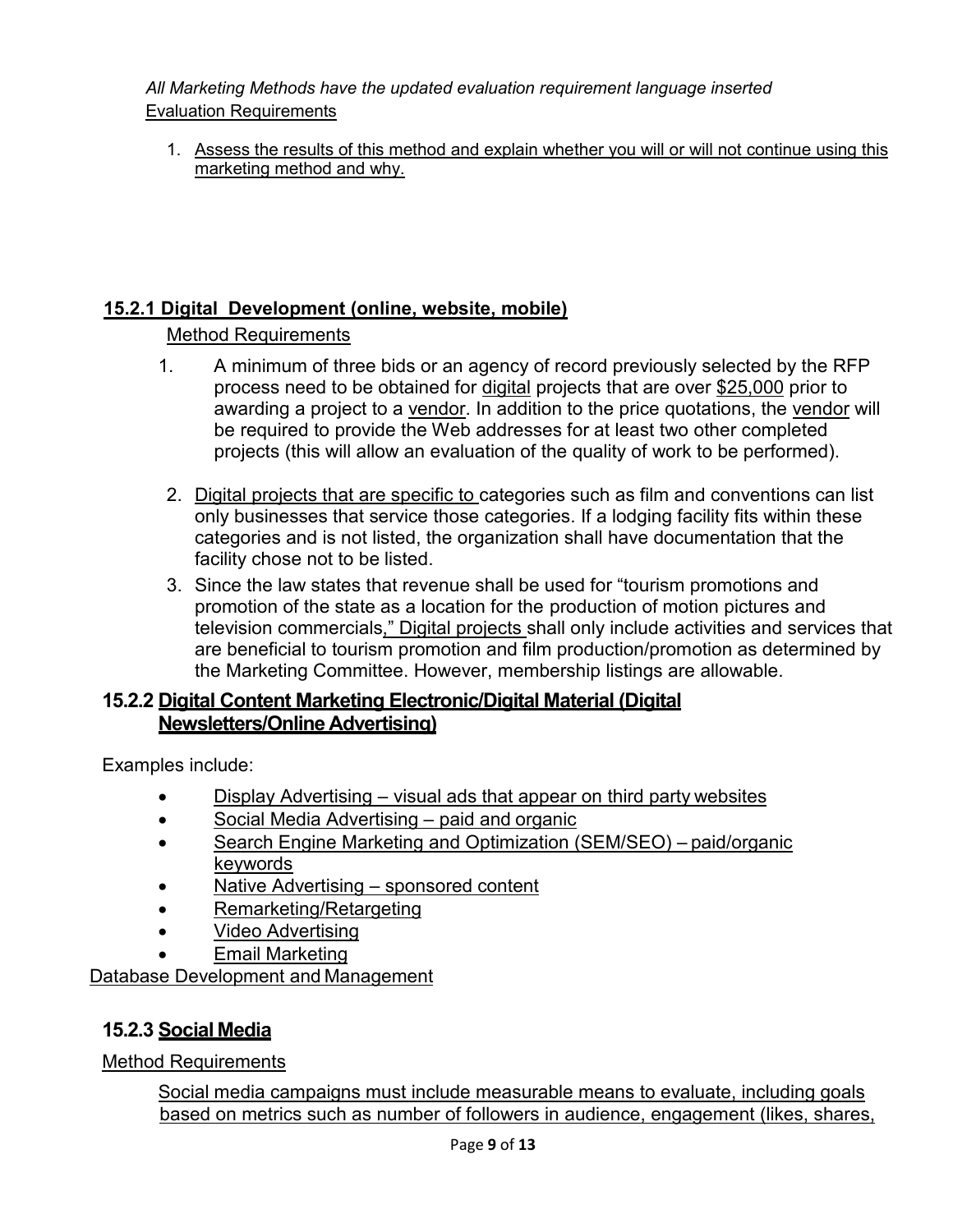### mentions views), impressions, subscribers, readership and unique views.

Examples include:

- Social networking (Facebook, LinkedIn, Google+).
- Microblogging (Twitter, Tumblr).
- Blogging (Organization branded and maintained blog).
- Photo sharing (Instagram, Snapchat, Pinterest).
- Video sharing (YouTube, Facebook Live, Vimeo).

Evaluation Requirements:

- 1. All social media shall be evaluated by the means outlined in the marketing plan.
- 2. How does using the social media channel/site extend your marketing reach?
- 3. Assess the results of this method and explain whether you will or will not continue using this marketing method and why.

### **15.2.4 Film and Television Production andPromotion**

Examples include:

- 1. Film location and production
- 2. Trade shows
- 3. Film and television project development and promotion
- 4. In-film inclusion sponsorship/subsidy

Method Requirements:

- 1. Montana, spelled out in its entirety, shall appear at first glance on allvisual media and shall be stated on the sound track.
- 2. Distribution plan shall be included inmethod.

Evaluation Requirements:

- 1. One copy on file at organization office.
- 2. Film location project description, production company, impact tolocal community, if known.
- 3. Number of attendees at trade show/film promotion event.
- 4. Qualification of contacts by level of interest in Montana, your region or community. Was this a joint venture with Montana Film Office? If so, give a brief summary.
- 5. Viewership and distribution of film project direct and indirectincluding earned ad value, if know.
- 6. Assess the results of this method and explain whether you will or will not continue using this marketing method and why.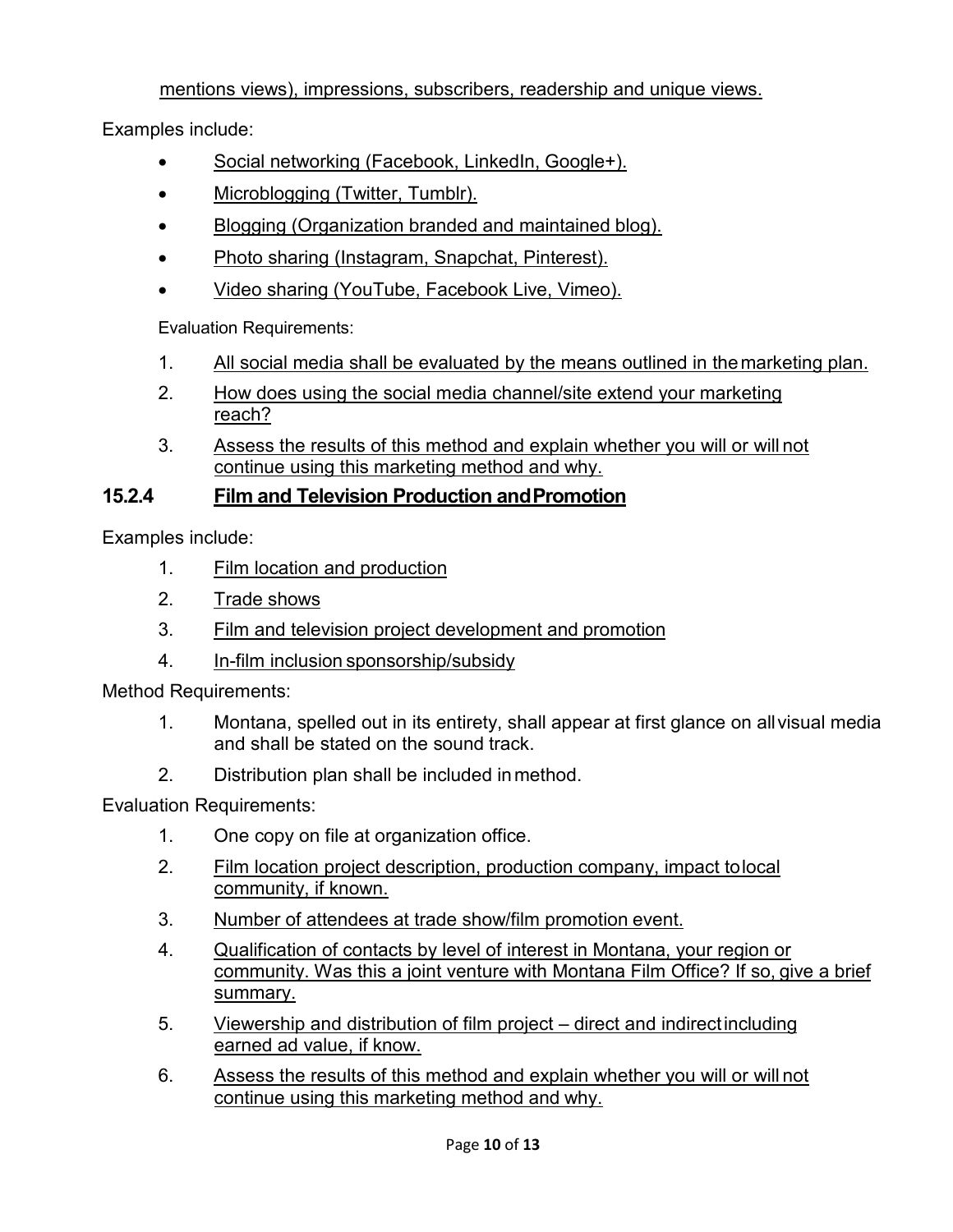# **15.2.14 Portable Media**

Method Requirements:

- 1. Portable Media duplication costs of less than \$5,000 are exempt from bidding requirements.
- 2. Montana, spelled out in its entirety, must appear in the file name of the media device or introductory file of portable media content.
- 3. Any portable media which contains paid advertising must maintain a ratio of at least 50% or more editorial versus 50% or less advertising. Any revenue earned from ad sales on a lodging use tax funded project must first be applied towards the lodging use tax cost of that project.

Evaluation Requirements:

- 1. One final product of the portable media shall be retained on file at the organization.
- 2. All portable media shall be evaluated by the means outlined in the marketing plan.
- 3. Assess the results of this method and explain whether you will or will not continue using this marketing method and why.

# **15.2.16 Publicity**

### Evaluation Requirements

- 1. List of press releases, pitch sheets and/or samples.
- 2. List of earned media received.
- 3. One final product to be kept on file at the Organization. When possible, include links to online stories, articles and social media posts.
- 4. For reactive press trips provide list of media including the name of media and/or digital influencer, Include the assignment if available.
- 5. Assess the results of this method and explain whether you will or will not continue using this marketing method and why.

### **15.2.15 Printed Material**

10. Any printed piece, which provides a free listing of lodging facilities (i.e. hotels/ motels, campgrounds), shall solicit an inclusive-listings of those properties with a lodging facility use tax identification number withinthe identified geographic collection area. If a property is not listed, the organization shall have documentation that the facility chose not to be listed.

### 15.2.17 **Publicity/Marketing Personnel**

Method Requirements:

- 1. Up to date Job Description.
- 2. If an individual is compensated with lodging facility use tax funding for an administrative position and the publicity/marketing personnel position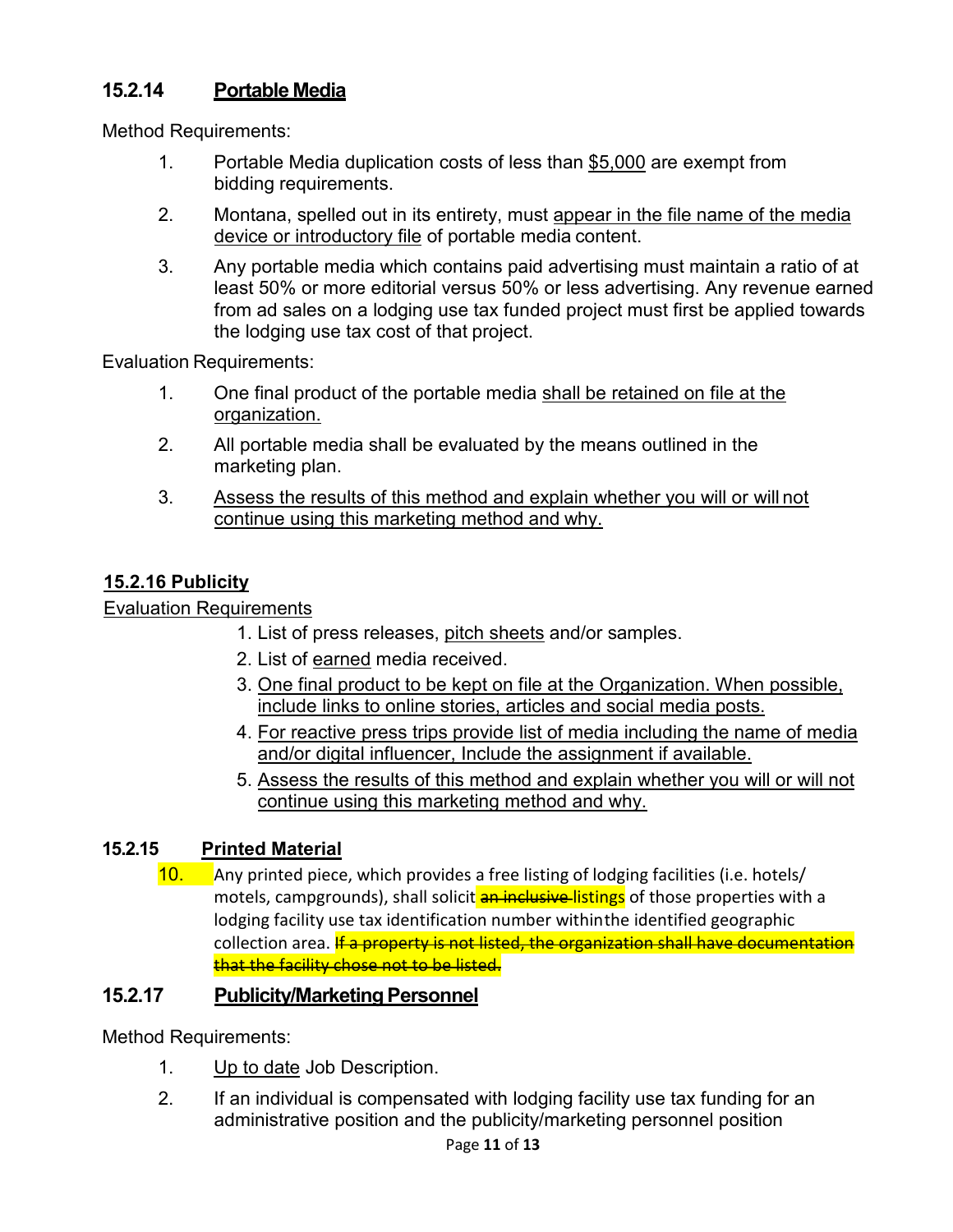concurrently:

- 1. Compensation must be made on an hourly basis for administrative duties and publicity/marketing duties.
- 2. At the end of each pay period, to the payroll invoice,each organization is required to:
	- Attach a payroll summary showing the breakout of hours worked on administrative tasks versuspublicity/marketing tasks during the pay period.
	- Attach a publicity/marketing report which includes the days or date ranges and number of hours worked and duties performed during the pay period.

# **15.2.19 Visitor Information Centers (VIC)**

### Method Requirements

4. The VIC will be responsible for an evaluation at the end of the staffing period if they wish to apply for funding in the future. Funding may be reduced or denied the following year based upon program evaluation with a full summary detailing the circumstances around the decision.

### **15.2.20 Customer Service Training**

Method Requirements:

Must be State sponsored VIC staff training or DMO approved customer service training.

### **15.2.21 Convention Promotion and/or Events Recruitment**

Method Requirements:

Lodging facility use tax revenue can be used for the recruitment of in-state conventions and events only by CVBs with annual collections under \$500,000 and Regions with annual collections under \$1,000,000. Groups originating within the state of Montana must prove a majority of attendees travel from outside a 100-mile radius of the bidding city and the method must align with organization's marketing plan.

### **15.2.22 Convention and/or EventSubsidies**

Method Requirements:

1. Funds may be allocated if the RFP for the convention or event states a subsidy is a requirement for hosting the convention/event. If a subsidy is not a requirement for an RFP funds may only be used to subsidize groups originating out-of-state except as defined below. Funds may not be allocated if a subsidy is not a